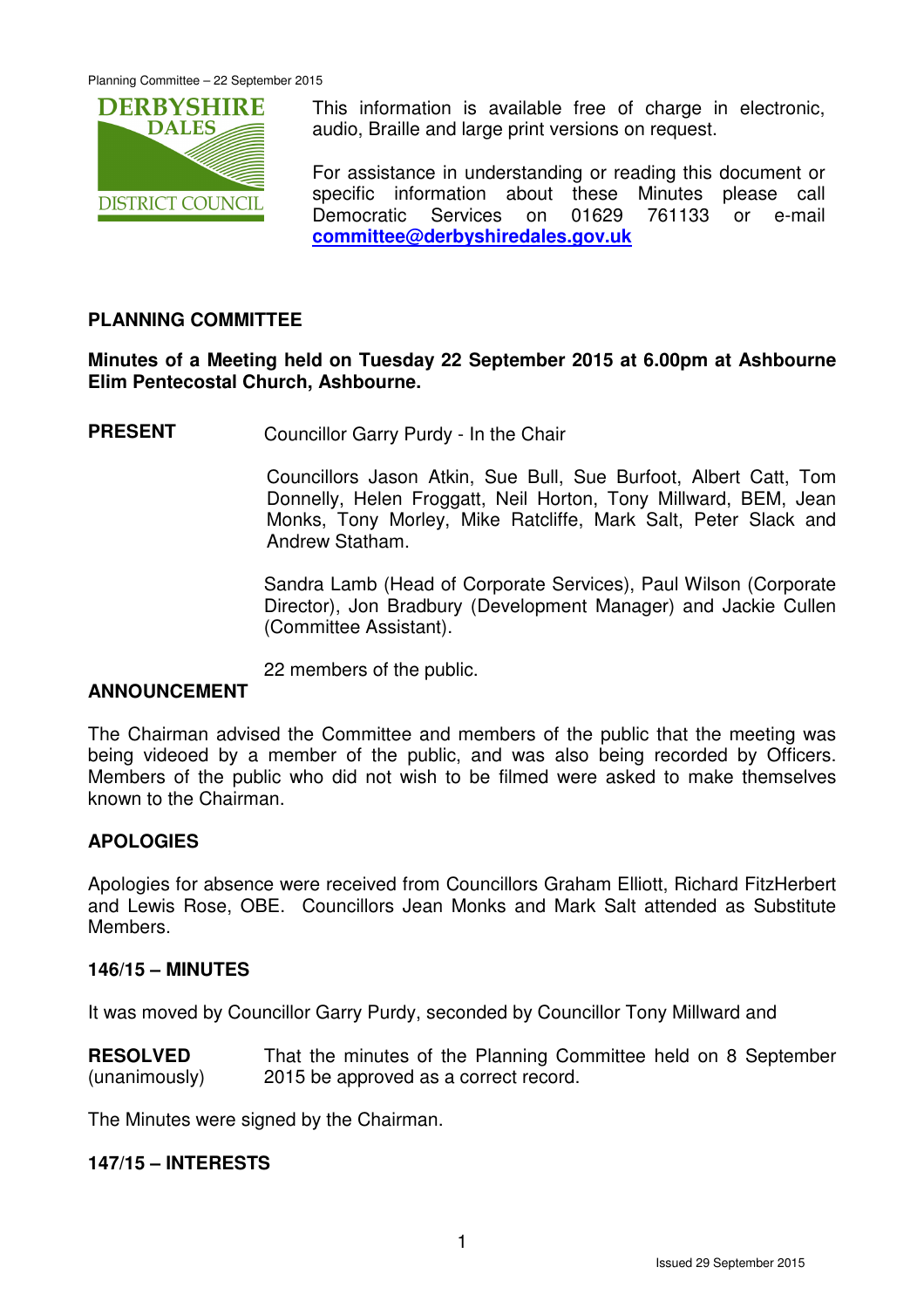Councillor Tony Morley declared a personal interest in Agenda Item 4.1 – Application No. 15/00389/OUT, on the grounds that he was a member of Doveridge Parish Council.

## **148/15 - APPLICATION NO. 15/00389/OUT – RESIDENTIAL DEVELOPMENT OF UP TO 70 DWELLINGS (OUTLINE) LAND OFF DERBY ROAD (TO THE EAST OF BAKERS LANE) DOVERIDGE FOR MR J WILSON, MRS A ROE AND MRS S MURBY**

The Committee visited the site prior to the meeting to allow members of the Planning Committee to fully appreciate the issues involved.

The Development Manager advised the Committee that since publication of the agenda, further correspondence had been received from the DCC Mineral Planning Authority, advising that they were satisfied with the proposed mineral extraction on site.

The Committee was advised that a comma had been omitted on page 25 of the report, penultimate paragraph, and should read:

"... 5 year housing supply**,** where there is harm to a heritage asset this can outweigh this presumption."

Further, on page 26 of the report,  $2^{nd}$  paragraph, the Committee was advised in clarification that the Officer view was that no harm would result to the setting of the heritage asset.

The Development Manager suggested an additional Condition be inserted, should the application be approved, to restrict building development to the northern field only, and exclude any development in the southern field, with the exception of the balancing pond.

In accordance with the procedure for public participation, the following members of the public spoke against the application:

Neil Arbon, DPDS Representative and on behalf of Doveridge Parish Council Tim Deville, local resident Kevin Chidlow, local resident Roger Larke, local resident Rachel Golding, local resident Karen Bown, local resident and Parish Councillor Michele Morley, local resident Linda Priestly, Chairman, Doveridge Parish Council

Jon Imber, Agent, spoke in favour of the application.

Representations received were listed in the report.

It was moved by Councillor Peter Slack, seconded by Councillor Albert Catt and